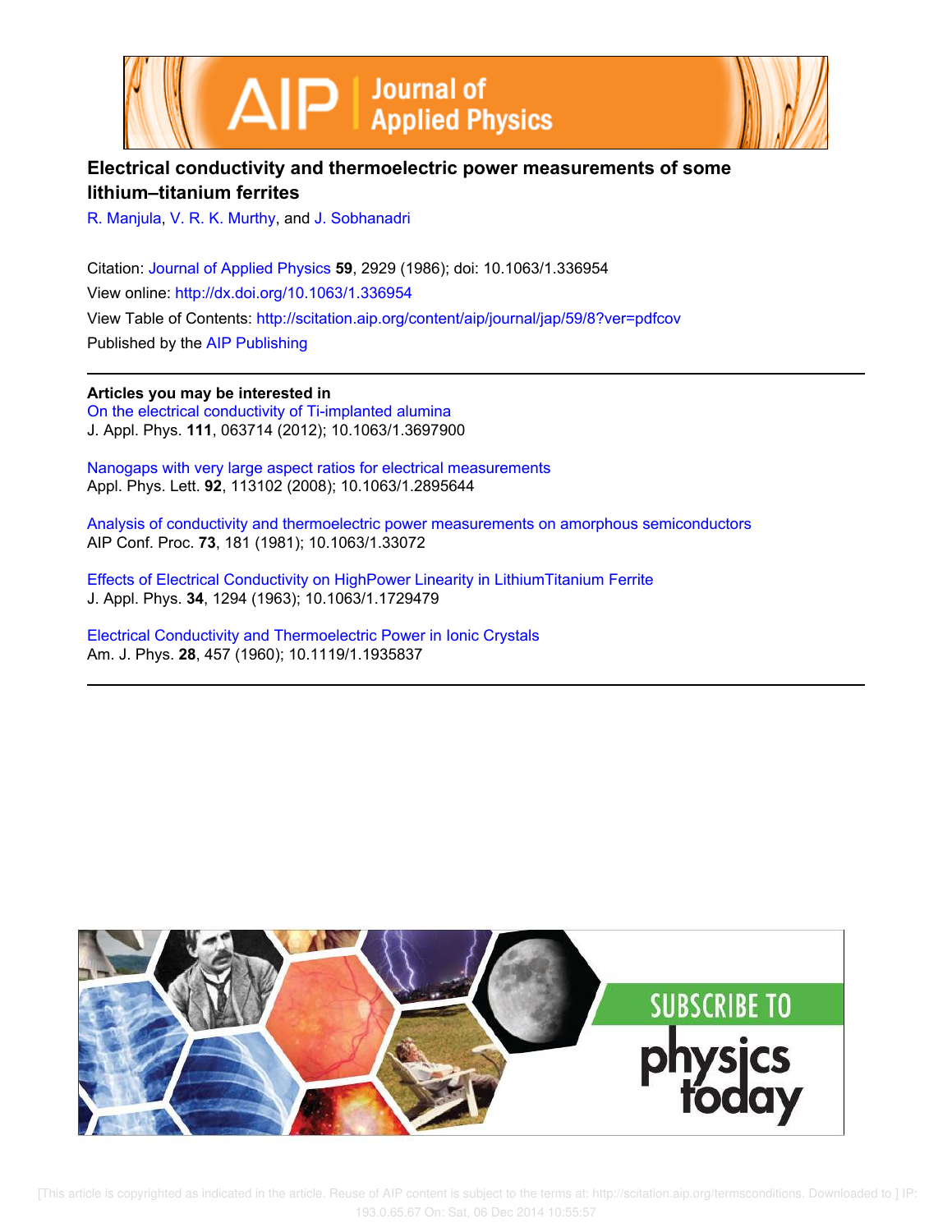# Electrica' conductivity and thermoelectric **power** measurements of some lithium-titanium ferrites

R. Manjula, V. R. K. Murthy, and J. Sobhanadri *Department 0/ Physics, Indian Institute o/Technology, Madras-600 036, India* 

(Received 22 July 1985; accepted for publication 3 January 1986)

The electrical conductivity and thennoelectric power of some lithium-titanium ferrites with small amounts of manganese and zinc have been studied as a function of temperature in the range of300-550 K and are reported here. The conductivity variation shows two different regions with a large variation in the activation energies. The possible mechanisms with respect to ionic conduction and electron hopping are discussed with the support of thennoelectric power measurements. Lattice parameters are also calculated from x-ray diffractograms for confirming the single-phase nature of the ferrites.

## **I. INTRODUCTION**

Ferrites have vast applications from microwave to radio frequencies. The low electrical conductivity resulting in low Iossses makes them attractive materials for microwave application. The order of magnitude of the conductivity greatly influences the dielectric and magnetic behavior of ferrites. Of particular interest, lithium-titanium ferrites have salient features like high Curie temperature, small resonance linewidth, etc. As a lithium compound, it finds use as a solidstate electrolyte also. The lithium ferrite spinel contains reducible iron ions and lithium ions and therefore it is expected that this material exhibits both electronic and ionic conductivities.<sup>1</sup>

In the present investigation, the electrical conductivity and thermoelectric power measurements of some lithiumtitanium ferrites in the temperature range of 300-550 K are reported.

## **II. EXPERIMENT**

. 14,------

The electrical conductivity measurements are carried out by a two-probe method<sup>2</sup> on compressed, sintered pellets of about i-cm diameter and 0.2-cm thickness. The electrode effects are confirmed to be minimum by repeating the measurements for two different thicknesses of the sample. The

cell with the pellet is maintained at a pressure of  $10^{-2}$  Torr and the temperature is monitored with a Phillips "Plastomatic" controller. A Keithley model 61 DC solid-state electrometer is used for the conductivity measurements which are carried up to 550 K, during both heating and cooling cycles.

For thermoelectric power measurements, $3$  pellets of 1cm diameter and 0.5-cm thickness have been used. A temperature difference of about 10 K was maintained between the top and bottom surfaces of the samples.

The ferrite samples prepared by the conventional double-stage sintering process have been supplied by the Solid State Physics Laboratory, New Delhi. The composition of the samples is analyzed by chemical analysis while the Seebeck coefficient and x-ray patterns are also obtained to confirm the type of conductivity and single-phase nature of these samples, respectively. The samples have a general composition of

$$
Li_{0.45+x/2}Mn_{0.1}Zn_{0.1}Ti_xFe_{2.35-3x/2}O_4,
$$

where  $x = 0.36, 0.46, 0.56, 0.66,$  and 0.76 and are designated as A, B, C, D, and E corresponding to the increasing concentration of lithium and titanium .





FIG. I. Conductivity vs reciprocal temperature plot for sample B. The temperature corresponding to the point of interesection of the linear portions of the plot is taken as the transition temperature  $T_a$ .

FIG. 2. Conductivity vs reciprocal temperature plot for sample C.

#### 2929 J. Appl. Phys. **59** (8), 15 April 1986 0021-8979/86/082929-04\$02.40 @ 1986 American Institute of Physics 2929

**R.gton I**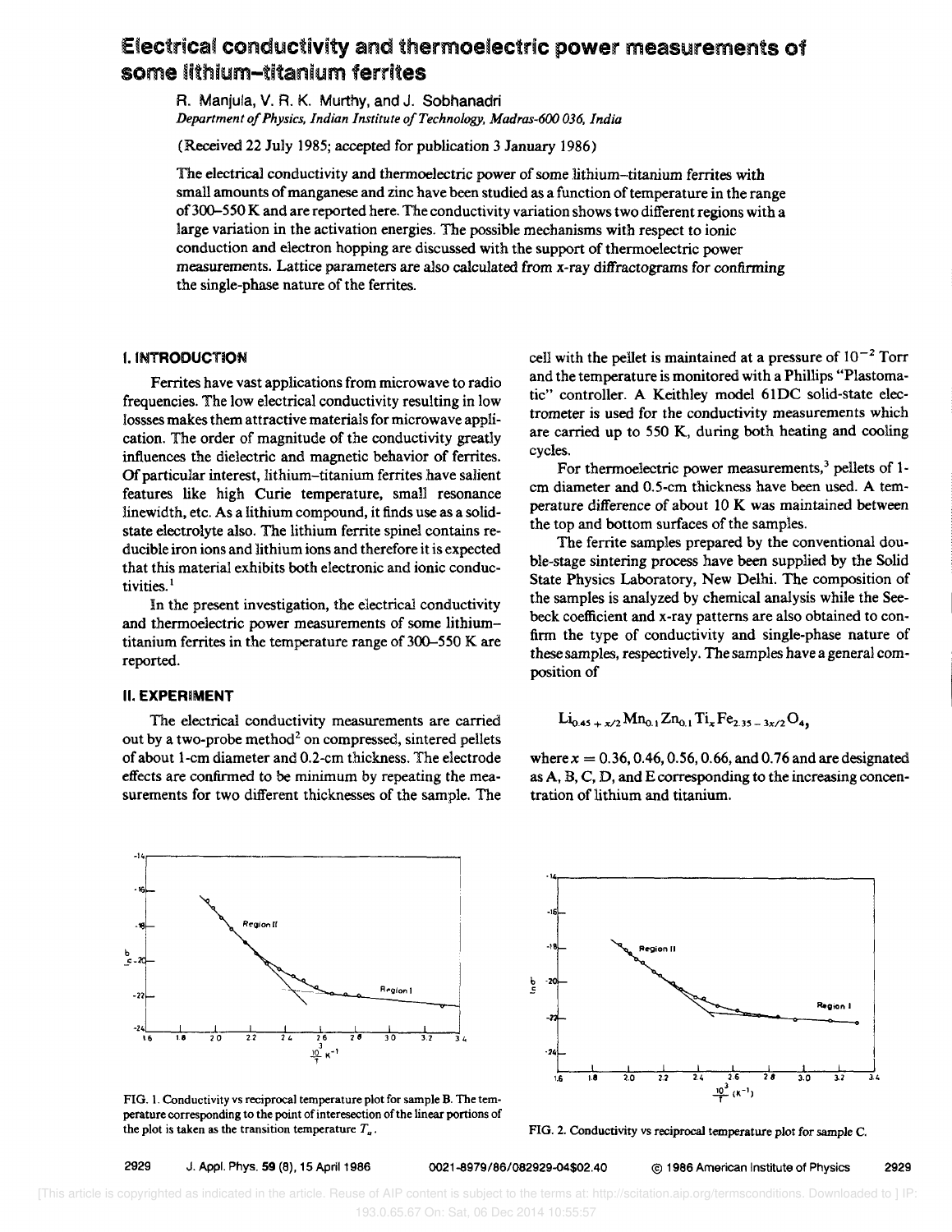

FIG. 3. Conductivity vs reciprocal temperature plot for sample D.

#### III. RESULTS

The electrical conductivity of all these ferrites is measured up to a temperature of 550 K from room temperature. The variation of conductivity with temperature of some typical ferrites is shown in Figs. 1-3. The behavior is similar to that known in the case of similar ferrites with a change in the slope of graphs at a certain temperature.<sup>4</sup> Such a change is markedly observed in the case of all samples listed in Table I. The change in slope was originally anticipated to be due to Curie temperature but the measured Curie temperatures for other stoichiometric compositions of lithium-titanium ferrites<sup>5</sup> are all higher than these temperatures. Hence it may be due to the change in the conduction mechanisms.

The stoichiometric formula of these ferrites from chemica! analysis along with lattice parameters are shown in Table I. The activation energies calculated from the two different regions in the figure are shown in Table II, along with the transition temperatures. The  $p$ - or  $n$ -type nature of the charge carriers below and above the transition temperature is determined from the sign of Seebeck coefficient and are listed in Table **II.** The Seebeck coefficient versus reciprocal of temperature plots in the cases of aU the samples are shown in Fig. 4. All the ferrites studied have zinc and manganese as invariables while titanium and lithium are variables in the stoichiometry.

TABLE I. Chemical formulas and lattice constant of the samples .

| Sample<br>code | Chemical formula                                                                                                                                  | Lattice<br>constant in Å |  |
|----------------|---------------------------------------------------------------------------------------------------------------------------------------------------|--------------------------|--|
| A              | $\rm Li_{0.63}Zn_{0.1}Mn_{0.1}Ti_{0.36}Fe_{1.81}O_4$                                                                                              | 8.381                    |  |
| в              | $\rm Li_{0.68}Zn_{0.1}Mn_{0.1}Ti_{0.46}Fe_{1.66}O_4$                                                                                              | 8.361                    |  |
| C              | $\operatorname{Li}_{22}$ $\operatorname{Zn}_0$ , $\operatorname{Mn}_0$ , $\operatorname{Ti}_{225}$ $\operatorname{Fe}_{121}$ $\operatorname{O}_4$ | 8.360                    |  |
| D              | $\rm Li_{0.78}Zn_{0.1}Mn_{0.1}Ti_{0.66}Fe_{1.36}O_{4}$                                                                                            | 8.369                    |  |
| E              | $\rm Li_{0.83}Zn_{0.1}Mn_{0.1}Ti_{0.76}Fe_{1.21}O_{4}$                                                                                            | 8.305                    |  |

## **IV. DISCUSSIONS**

In general it has been well established that lithium ferrite is an inverse spinel,  $Fe^{3+}$   $[Li<sub>0.5</sub>Fe<sub>1.5</sub><sup>3+</sup>]O<sub>4</sub><sup>.6</sup> Lithium fer$ rite contains reducible iron ions and lithium ions and therefore it is expected that this material exhibits both electronic and ionic conductivities.<sup>7</sup> Tretyakov and Rapp,<sup>8</sup> in a study of oxygen partial pressure in equilibrium with lithium ferrite, showed that their thermodynamic data on ferrites was consistent with the reaction for the reduction of stoichiometric compound. It was assumed that lithium-ion interstitials are formed in preference to iron interstitials.

Of the cations present in the sample, zinc and manganese do not have significant influence on the conduction mechanisms because they are present in a small amount in the composition. Furthermore, zinc has preference for tetrahedral sites, and manganese is trivalent in the stoichiometry. The influence of the nonmagnetic ion of high valency  $Ti<sup>4+</sup>$ on the magnetic properties of this compound is not discussed in this paper.

The conductivity of all these ferrites at room temperature is in the range of  $0.06-2.8 \times 10^{-10}$  u cm<sup>-1</sup>. The variation of conductivity with temperature can be divided into two regions in all samples. In region I the activation energy of all the samples is in the range of  $0.07-0.1$  eV, while in region II it varies from  $0.5$  to  $0.9$  eV. The variation of activation energy with lithium concentration shows a gradual decrease with increase of concentration up to the ferrite C and then increases as given in Fig. 5. The Seebeck coefficient  $(\theta)$ was also measured in all these ferrites from room temperature up to 550 K.The variation shows that all the samples are of *n* type up to a certain temperature beyond which samples

| TABLE II. Values of transition temperatures obtained from conductivity and thermoelectric power data and activation energy. |  |
|-----------------------------------------------------------------------------------------------------------------------------|--|
|-----------------------------------------------------------------------------------------------------------------------------|--|

| Sample | Transition temperature ( $T_a$ ) in K |                                | Activation energy from<br>conductivity data in eV |             | Type of prominent<br>charge carriers |             |
|--------|---------------------------------------|--------------------------------|---------------------------------------------------|-------------|--------------------------------------|-------------|
|        | From<br>conductivity<br>data          | From<br>thermoelectric<br>data | Below $T_a$                                       | Above $T_a$ | Below $T_a$                          | Above $T_a$ |
| А      | 378.8                                 | 429.2                          | 0.12                                              | 0.93        | $\boldsymbol{n}$                     | D           |
| в      | 440.5                                 | 450.5                          | 0.09                                              | 0.88        | n                                    |             |
|        | 408.2                                 | 520.8                          | 0.04                                              | 0.51        | $\boldsymbol{n}$                     | n           |
| D      | 409.8                                 | 500.0                          | 0.08                                              | 0.84        | n                                    | n           |
| Е      | 426.0                                 | 432.9                          | 0.10                                              | 1.05        | n                                    | n           |

## Manjula, Murthy, and Sobhanadri 2930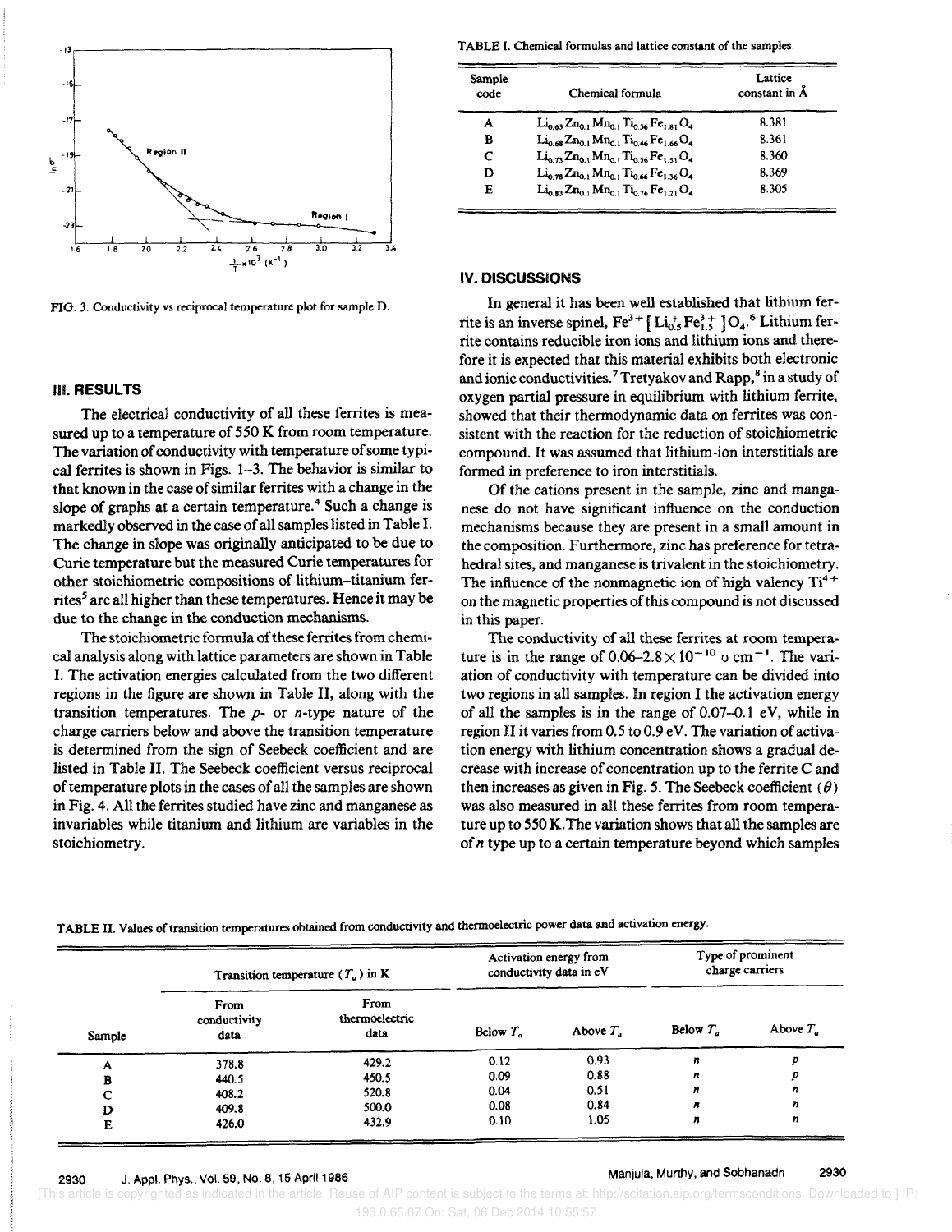

FIG. 4. Variations of Seebeck coefficient  $\theta$  with reciprocal temperature for the samples A, B, C, D, and E are shown. For the sake of clarity, the scales are shifted.

A and B are p type, while samples D and E are *n* type. Sample C shows a nearly flat response with temperature and is *n*  type.

The transition temperature at which *n-to-p* variation occurs in A and B and abrupt variation in  $\theta$  occurs in samples D and E is given in Table II. The temperature at which transitions from region I to region II occur in conductivity plots is also given in Table II. However, the transition temperture of each sample from the above two data neither match with each other nor with Curie temperature. The comparison of activation energies with these type of charge carriers reveals that all the ferrites possess an  $n$ -type conduction mechanism in region I. This may be due to electron hopping between  $Fe<sup>2+</sup>$  and  $Fe<sup>3+</sup>$  in the octahedral sites.<sup>9</sup> The high activation energy in region II suggests that the conduction mechanism in region 11 can neither be attributed to electron hopping nor to the hole hopping. A different mechanism may be responsible for the conduction process. As it appears from Fig. S, the activation energy in region II gradually decreases with increasing concentration of lithium, probably due to ionic conduction caused by lithium ions in the octahedral sites.

For a low conentration of lithium (sample A) lithium ionic conduction is responsible for the prominence of *p-type*  charge carriers. As the titanium concentration is increased towards sample C, lithium is distributed on both octahedral and tetrahedral sites while a small amount of lithium occupies the tetrahedral site, as explained by Nogues<sup>10</sup> from the M6ssbauer, neutron, and x-ray diffraction studies. This explains that many interstitial positions in the octahedral sites have been occupied by lithium, causing a net decrease in the activation process by lithium.

Increasing lithium concentration further, it is quite possible that a chemical diffusion of lithium may take place: lithium ions diffusing to the surface with a gradual increase



FIG. 5. Variation of activation energy with titanium concentration.

in the activation energy of the process. II As Rezlescue *et*   $al$ .<sup>12</sup> concluded, the number of cation vacancies appearing after lithium loss is equal to the number of  $Fe<sup>3+</sup>$  ions which are converted to divalent  $Fe^{2+}$  ions, thus maintaining a high bulk electronic conductivity. This n-type mechanism may be present in samples C and D in region II.

## V. CONCLUSIONS

( I ) All the samples studied have two regions of different activation energies as seen from the conductivity plots. In region I. the conduction is attributed to electron hopping from  $Fe^{2+}$  to  $Fe^{3+}$  as evident by the low activation energy (about 0.1 eV) and the presence of *n*-type charge carriers observed from Seeback coefficient measurements.

(2) The high value of activation energy in region II is attributed to the lithium-ion conduction process.

(3) With an increase in lithium concentration the activation energy passes through a minimum and then rises. At low concentration. p-type conduction is prominent and is due to conduction of lithium ions. At higher concentrations, the n-type mechanism was seen to be predominant and considered to be due to chemical diffusion of lithium ions to the surface, resulting in the formation of  $\text{Fe}^{2+}$  ions maintaining high electronic conductivity, as is confirmed by Dudley *et a/.* II

#### ACKNOWLEDGMENTS

The authors wish to acknowledge Professor K. K. Loria, Solid State Physics Laboratory, New Delhi, India for supplying the samples. One of the authors (R.M.) thanks the Council of Scientific and Industrial Research (CSIR), New Delhi, for the financial support in the form of a Junior Research Fellowship.

- <sup>1</sup>Tsuneo Matsui and J. Bruce Wagner, Jr., J. Electrochem. Soc. 124, 1141  $(1977)$ .
- ${}^{2}C$ . Ramasastry, K. V. Reddy, and V. S. Murthy, Proc. R. Soc. London Ser. A 328,347 (1971).
- <sup>3</sup>V. R. K. Murthy, Ph.D. Thesis, Indian Institute of Technology, Madras, India, 1976 (unpublished).
- 4J. Smit and H. P. J. Wign, *Ferrites* (Cleaver, London, 1959).
- 'P. D. Baba, G. M. Argentina, W. E. Courtney, G. F. Dionne, and D. H. Temme, IEEE Trans. Magn. MAG-8, 83 (1972).
- 6P. Braun, Nature (London) 170, 1123 (1952).
- 'P. F. Y. Wang, Am. Ceram. Soc. Bull. 49, 499 (1970).
- <sup>8</sup>Y. Tretyakov and T. A. Rapp, Trans. Mater. Soc. AIME 245, 1235